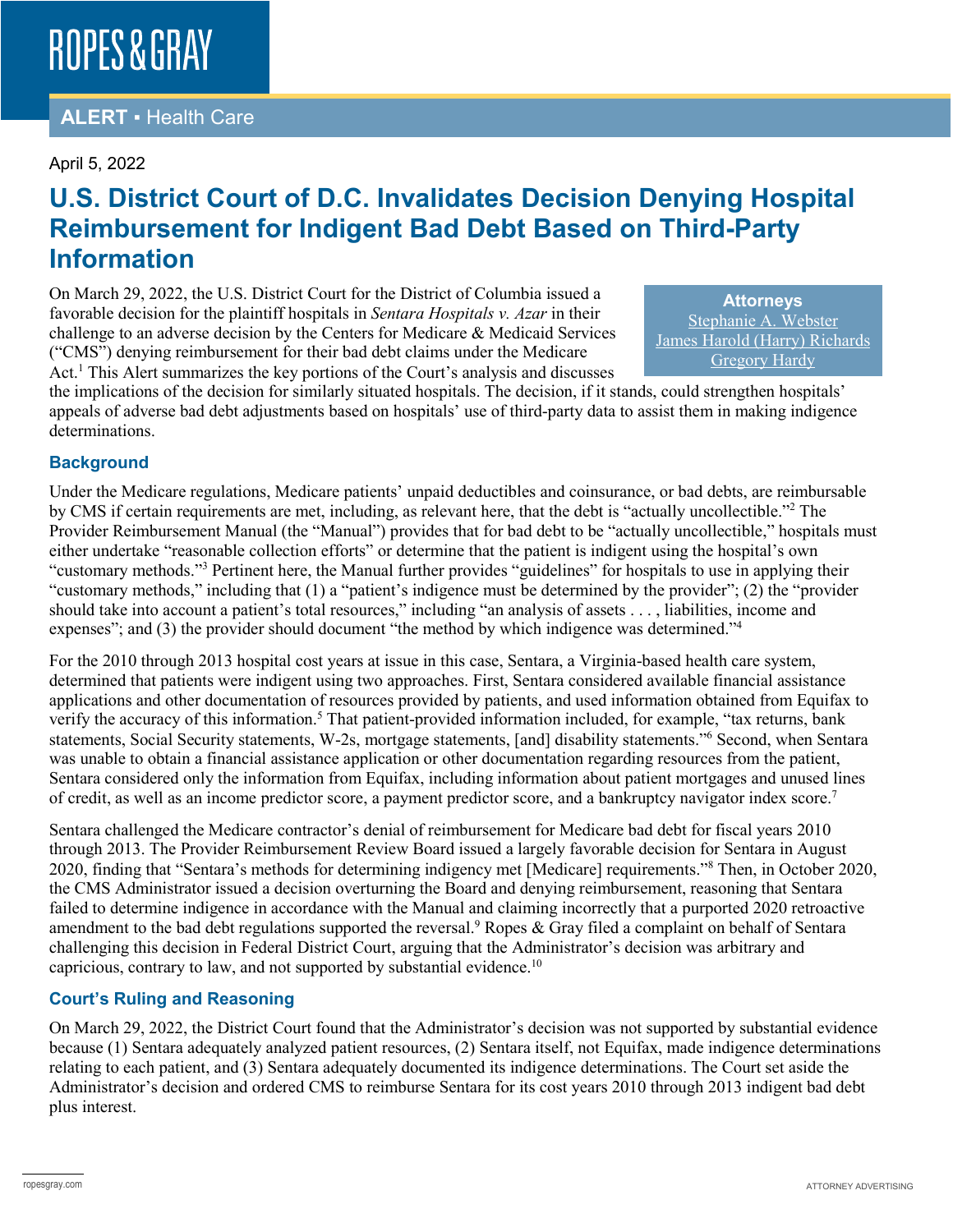# **ROPES & GRAY**

## **ALERT** ▪ Page 2

### Sentara Adequately Analyzed Patient Resources

First, the Court addressed whether Sentara complied with section 312(B) of the Manual, which states that hospitals "should take into account a patient's total resources," including "assets, income, liabilities and expenses."11 As a threshold matter, the Court considered whether this provision contains a mandatory requirement that hospitals conduct an analysis of patients' resources in determining indigence.<sup>12</sup> In a previous case, *Baptist Healthcare Systems v*. Sebelius,<sup>13</sup> another judge in the same Court determined that "the word 'should' in [this section] is a suggestion, not a mandate, and that § 312 'does not create a mandatory asset test."<sup>14</sup> Ultimately, here, the Court found that it did not need to consider this question because, even if "should" means "must" and section 312(B) imposes mandatory requirements, Sentara fully satisfied them.<sup>15</sup>

The Court found that the record established that Sentara properly considered patient resources. When Sentara was unable to obtain a financial assistance application or other documentation regarding patient resources directly from the patient, Sentara considered Equifax-furnished information, including data elements relating to patient resources as well as the Equifax scores.16 First, Equifax reports information on patient assets, including cars, homes, and monetary judgments.<sup>17</sup> Second, Equifax reports reflect income through the income predictor score.<sup>18</sup> The Court noted that Equifax validates income predictor scores "against a national database of employer-reported income," and that Sentara confirms the scores against patient-reported income whenever possible.<sup>19</sup> Third, Equifax reports information documenting or analyzing patient liabilities and expenses, including mortgages, auto loans, judgments, liens, and expected monthly payments.20 And when available, Sentara considered patient-reported assets, income, liabilities and expenses through "tax returns, banks statements, Social Security statements, W-2s, mortgage statements, [and] disability statements."<sup>21</sup> Ultimately, the Court found that "[i]t is hard to imagine what else a provider could do to reasonably assess the patient's ability to pay."22

#### Sentara Itself Made Indigence Determinations

Second, the Court addressed whether Sentara satisfied section 312(A) of the Manual, which requires the hospital, rather than the patient, to make indigence determinations.23 The government argued that Equifax, rather than Sentara itself, made Sentara's indigence determinations, but the Court found this argument unpersuasive. The Court held instead that Sentara made its own indigence determinations because it analyzed, rather than "rubber-stamped," low Equifax scores. In particular, the Court explained that Sentara used Equifax scores to segment patient accounts into categories based on likelihood to pay, and then considered additional data elements beyond Equifax scores, such as mortgages and unused lines of credit, before itself making final indigence determinations.<sup>24</sup>

### Sentara Adequately Documented Patient Indigence

Third, the Court addressed whether Sentara satisfied section 312(D) of the Manual, which states that hospitals should provide documentation of the method by which they determined indigence to their Medicare contractor.25 In its decision, the Administrator found that Sentara failed to provide appropriate documentation because Equifax's model was "not auditable."26 The Court rejected this argument, holding that this section requires only that Sentara document the method it relied on—in this case, that it analyzed Equifax scores to determine indigence.27 The Court concluded that Sentara provided such documentation to its Medicare contractor.<sup>28</sup>

For these reasons, the Court found the Administrator's decision unsupported by substantial evidence in violation of the Administrative Procedure Act, invalidated that decision, and ordered that CMS reimburse Sentara for its fiscal years 2010 through 2013 indigent bad debt and pay litigation interest on the amounts in controversy.<sup>29</sup>

## **Looking Ahead**

The government has until May 28 to appeal the District Court's decision. If it stands, the decision could strengthen hospitals' appeals of adverse indigent bad debt adjustments based in part or in whole on use of third-party data. In particular, if a hospital used patient resource information or scores from a third party to assist it in making indigence